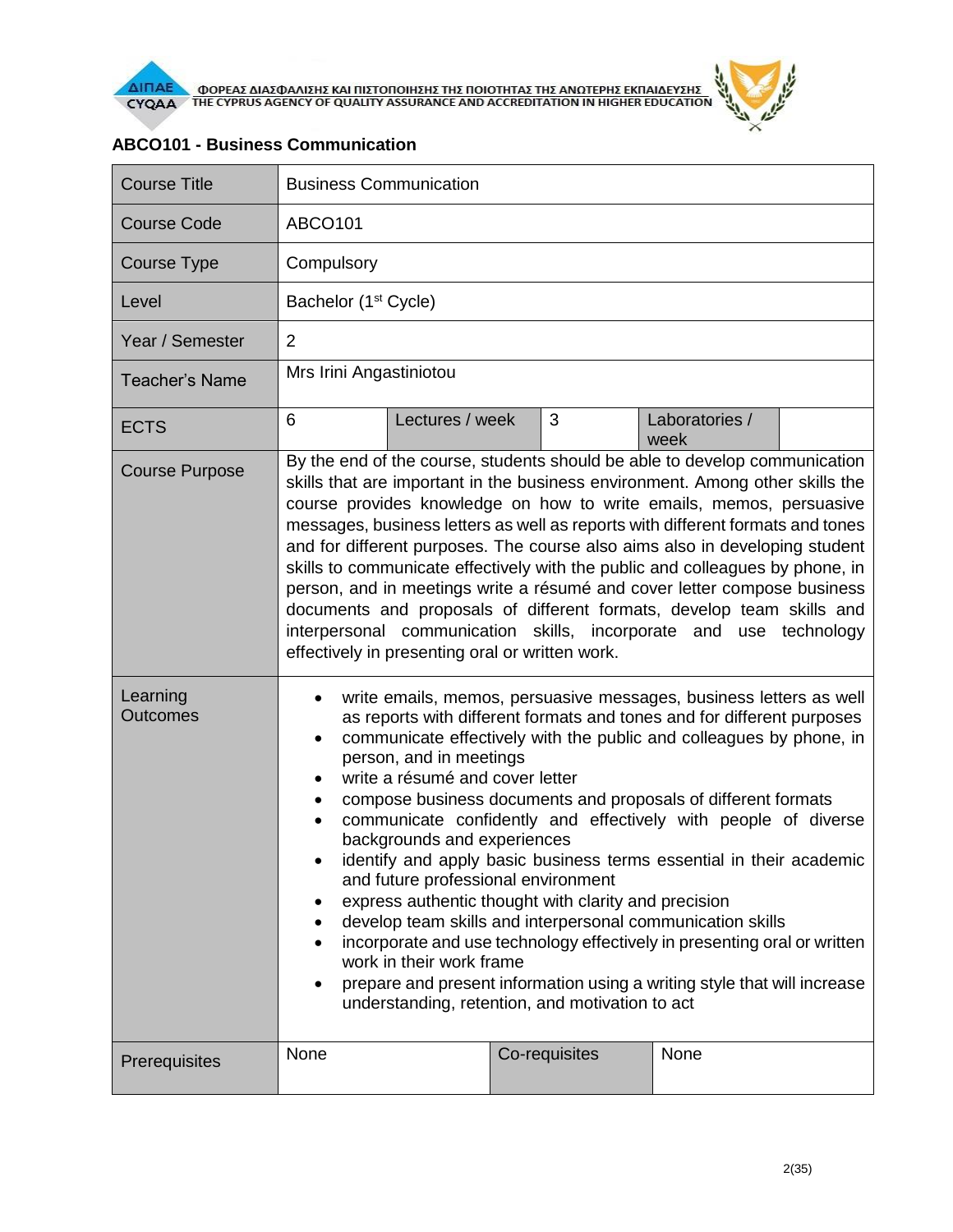**AITIAE OPEAE AIAZOANIZHE KAI TIIZTOTIOIHEHE THE TOIOTHTAE THE ANOTEPHE EKTIAIAEYEHE** 



| <b>Course Content</b>   | Foundations of business communication<br>٠<br>Modern business language and rules for good business writing<br>$\bullet$<br>Speaking, listening and non-verbal communication<br>$\bullet$<br>Communication in a cross cultural context<br>$\bullet$<br>Business email/letter writing and types of letters<br>(application/complaint/inquiry/reply)<br>$\bullet$<br>Résumé with the covering letter<br>٠<br>Job interviews (oral/written)<br>٠<br>Types of internal communication (memos/reports/meetings)<br>$\bullet$<br>Writing articles and newsletters<br>$\bullet$<br>Use of social media in business communication<br>$\bullet$<br>Constructive criticism and argumentation                                                                                                                 |  |  |  |  |
|-------------------------|--------------------------------------------------------------------------------------------------------------------------------------------------------------------------------------------------------------------------------------------------------------------------------------------------------------------------------------------------------------------------------------------------------------------------------------------------------------------------------------------------------------------------------------------------------------------------------------------------------------------------------------------------------------------------------------------------------------------------------------------------------------------------------------------------|--|--|--|--|
|                         | Persuasive<br>communication<br>(emails/<br>publicity<br>$\bullet$<br>material/notices/advertisements)<br>Oral presentation techniques<br>$\bullet$<br>Quoting, paraphrasing and summarising information<br>$\bullet$<br>Communication styles in business<br>$\bullet$<br><b>Business ethics</b><br>$\bullet$                                                                                                                                                                                                                                                                                                                                                                                                                                                                                     |  |  |  |  |
| Teaching<br>Methodology | The course is delivered to students by means of lectures conducted by the<br>instructor. The major method of teaching is the interactive communicative<br>approach based on the principles of functional language learning and<br>teaching. Audio-visual aids, class discussions, pair and group work and<br>other communicative drills are among the instructor's tools to keep students'<br>interest alive and elicit the maximum participation from students. Students<br>are also encouraged to make extensive use of the Internet.                                                                                                                                                                                                                                                          |  |  |  |  |
| Bibliography            | (a) Textbook<br>Business Communication for Success - University of Minnesota<br>Libraries (Open textbook library) 2015<br>https://open.umn.edu/opentextbooks/SearchResults.aspx?searchTe<br>xt=Business%20communication%20for%20Success<br>(b) References<br>Thill, B. (2008). Business Communication Today (9th edition).<br><b>UK:Pearson -Prentice Hall</b><br>Taylor, S. (2005). Communication for Business- A Practical Approach<br>(4thedition), Pearson Longman<br>Taylor, J. & Zeter, J. (2016). Business English. UK: Express<br>Publishing<br>Guffy, M. & Loewy, D. Essentials of Business Communication (9th<br>edition). USA: South-Western Cengage Learning<br>Jones, L.& Alexander, R.2008). New<br>International<br><b>Business</b><br>٠<br>English.UK:Cambridge University Press |  |  |  |  |